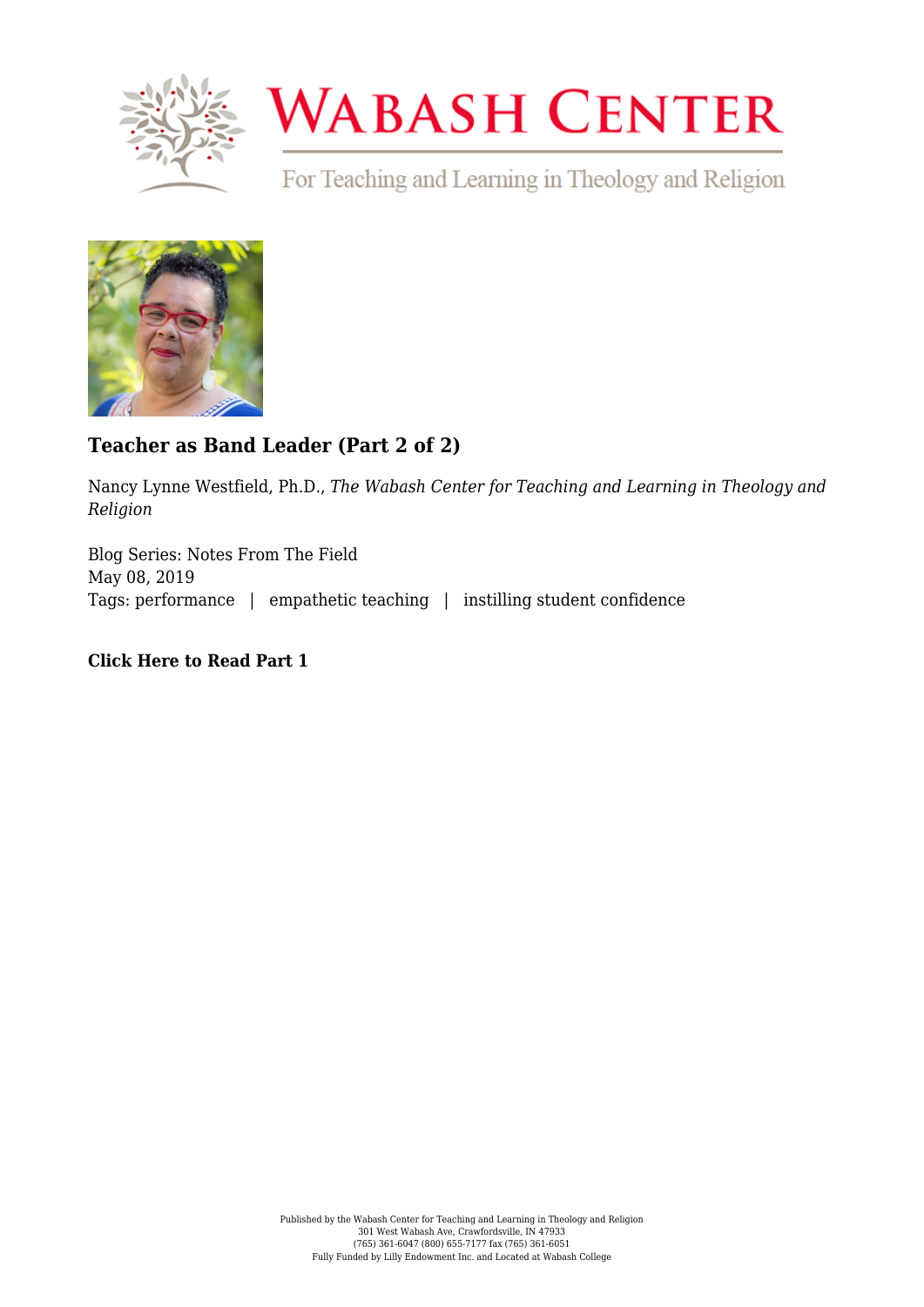

Somewhere along my life's journey, I learned to play an Australian Aboriginal instrument called the didjeridoo. The didjeridoo is a percussion instrument, said by the Aborigines to be older than the African drum. They use the didjeridoo for meditation, rituals, and rites. A didjeridoo is a long, usually wooden instrument (looks like a rain stick) which is played by blowing into one end. Any didj plays only one note. By manipulating the breath into the didj, the player can shape, prolong, and play-with the one note to create different kinds of sounds. The sounds are often described as basic, primordial, ethereal, and other-worldly. As if the ability to play the didjeridoo is not quirky enough–I can also circular breath. Circular breathing is a technique used by players of wind instruments to produce a continuous tone without interruption. This is accomplished by breathing in through the nose while simultaneously pushing air out though the mouth using air stored in the cheeks. I can circular breath with my dijeridoo. I play my didj for my own meditation. I have, over the years, played two or three times in our seminary chapel services. I have never thought of playing in concert–until March 20, 2019.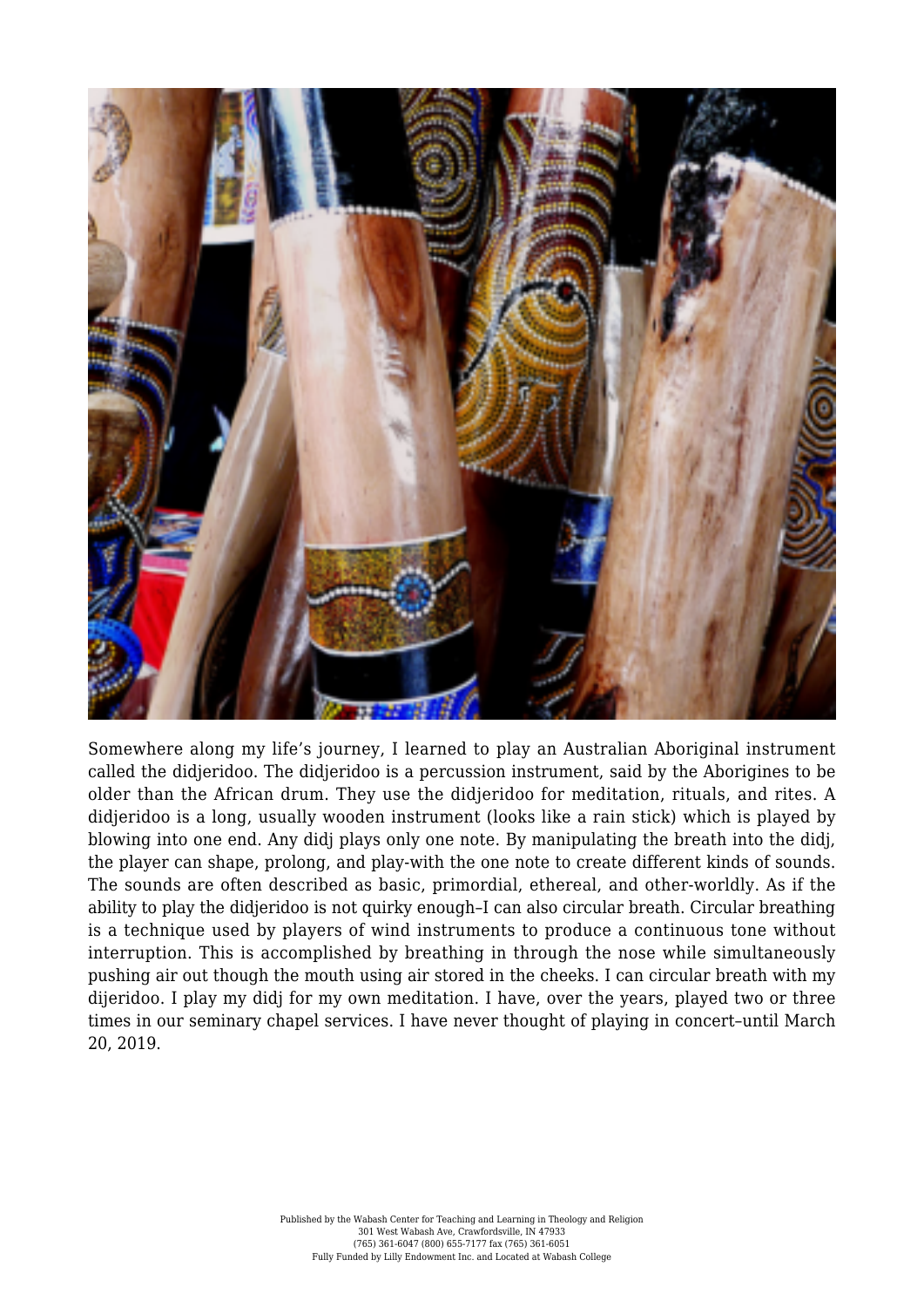

On March 20th, five-time Grammy award winning, renowned jazz bass player Victor Wooten came to our campus for a day of teaching and to give an evening concert. Wooten, author of the book *The Music Lesson: A Spiritual Search for Growth Through Music,* is a master teacher. He infused his lessons with wisdom from his mother and stories of how he started to play the bass at age 3, then, by age 5, he and his four older brothers were on tour as the opening band for Curtis Mayfield. Wooten coupled his life stories with his vast knowledge of music theory and his ability to play the bass in innovative ways. He is a creative genius. At some moment during the day, Victor asked me if I played an instrument. I told him that I play the didjeridoo. He said, "Good–you'll play with me at the concert tonight." The moment of emphatic invitation was that spontaneous, that casual, and that unexpected. Reflecting now upon that moment, I suspect I routinely do that to students. I hear that they have an ability, a capacity, a talent and I, without hesitation, incorporate that/them into the band that is our classroom. I am accustomed to being the band leader–I was surprised, on this day, to be a member of the band.

I had confidence that I could do what Victor asked me to do because I knew I could play my instrument. What I did not anticipate was my own nervousness and stage fright.

Near the end of the Wooten concert, I sat in the green room knowing my song was next. I could feel the shallowness of my own breath. I was self-conscious. As I sat, my feet began to cramp. I told myself, "Since I don't play with my feet, all I have to do is hobble out on stage and sit down, then I can play." I reached for some water to calm my cramps, but then reasoned that I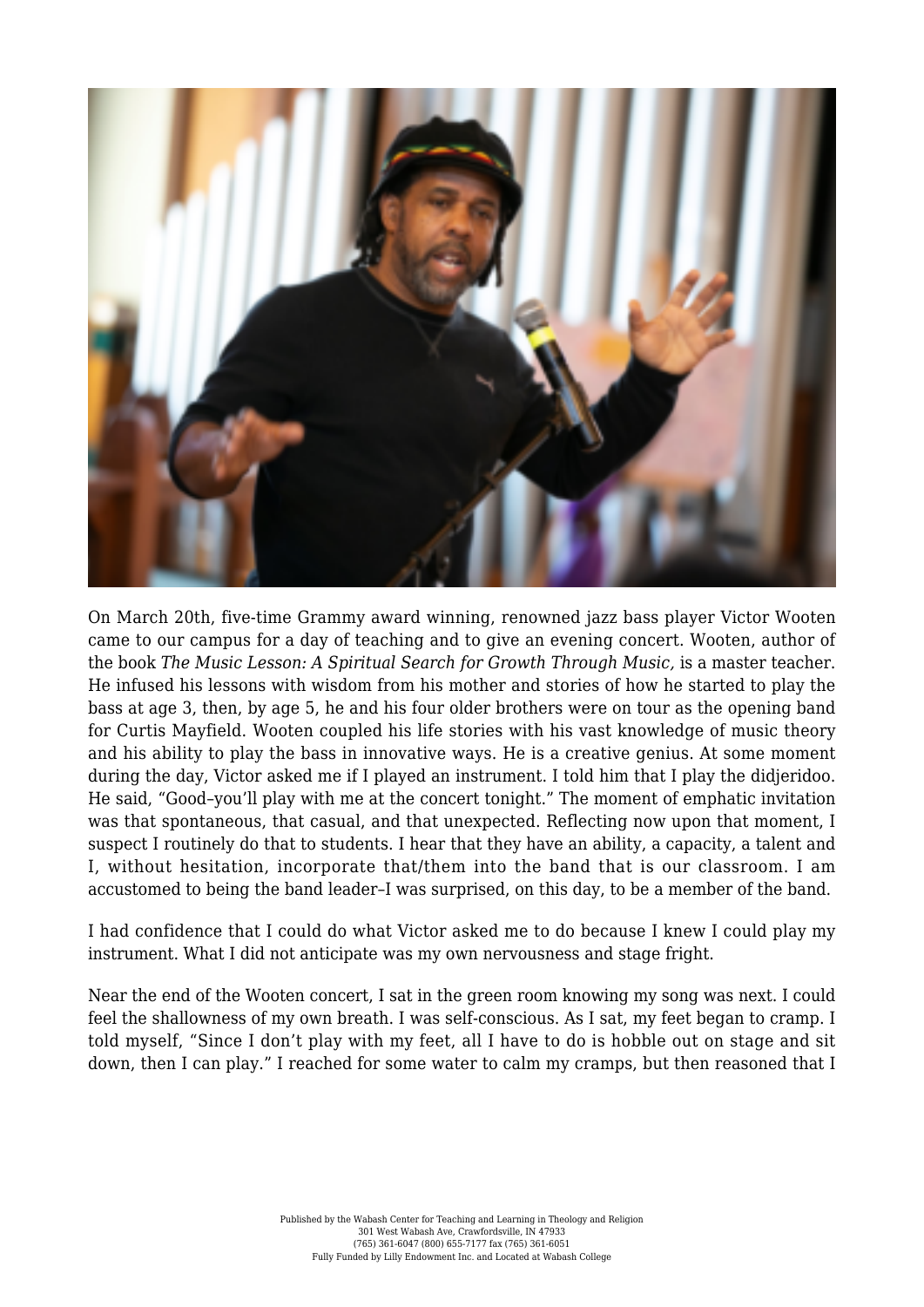would need to use the bathroom . . . I was panicking! Inside my head was a voice of confusion and terror. I knew enough to make myself take a few deep breaths and that calmed my fear, if only a bit. As Victor ended a song, I left the green room and went to the wings to wait. The panic rose again–this time my feet were not cramping, but instead I could not focus. I felt like I had lost control of my body. I heard Victor call my name and I stepped out on stage–smiling and terrified.



I retrieved my didj which had been pre-set on the other side of the piano and took my seat in the band. Mark Miller was on piano, Elias Aponte-Ortega was on cajón and Wooten was on bass. The music started and I realized I could not hear–I was deaf! I began to play my didj but all I could hear was air and not a note from my didj. I grew more panicked. I closed my eyes. With eyes closed I could hear myself playing, but I was not playing well. Then I heard Victor say "yeah." I looked up and Victor was looking at me, smiling and bouncing his head to the rhythm of the song. When I saw Victor, I relaxed–just a little bit. I reminded myself to keep looking at the band leader. Victor, with bass in hand, walked over closer to me and kept his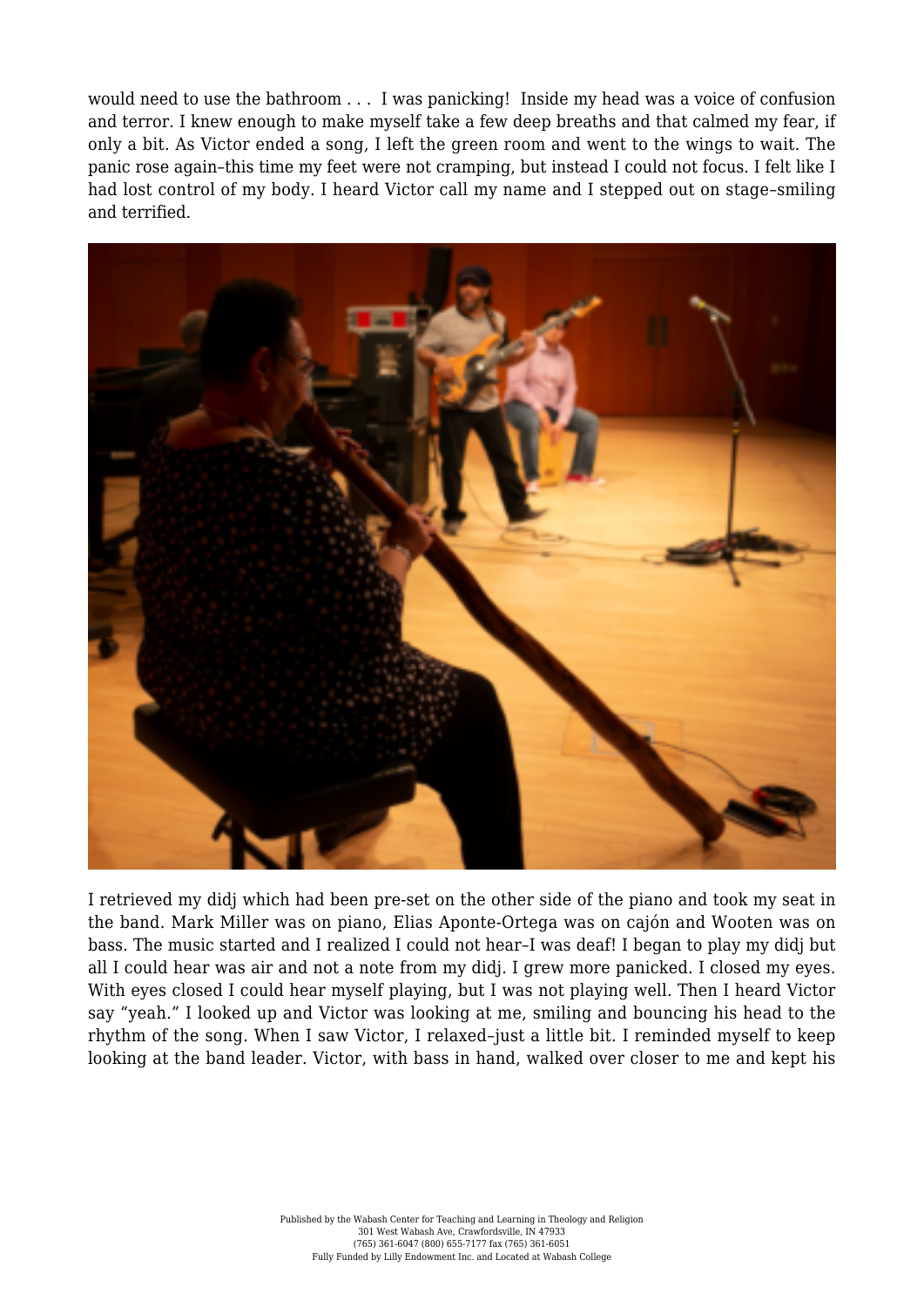eyes on me and kept smiling at me. As I played, I grew stronger and more focused. He turned and walked back to the middle of the stage. As we had planned, Victor and the other instruments brought their part of the song come to an end and I, on didj, extended my part so the last sound was the didj. I played solo for several moments then ended. The crowd erupted with praise, applause and wonder. I stood, raised my hands above my head, and basked in the surreal moment of it all-still terrified! By all reports, no one knew I was terror stricken. I, from the vantage of the audience, had played brilliantly (thank God and thank Wooten!).

One week later, I recounted my experience of stage fright and terror to my class who had studied Wooten's book. My story surprised them. I asked if they had had such experiences. The majority of the students yelled "YES!" then some continued–"here, with you, every week!" One student said she had been in terror since having received her admissions letter (she's graduating this spring). I told them I knew nervousness and butterflies, but this kind of terror was new to me. They looked at me silently as if to say, "Welcome to our world."



Another student asked if there was a moment that I calmed down. I thought–and remembered the moment I heard Wooten's voice. His voice brought me back to myself–just a little. Then, when he walked over to me, I was able to restore a bit of my own confidence. I told the students that when I got in touch with the fact that I had a band leader who knew what he was doing, I could believe in myself in that moment.